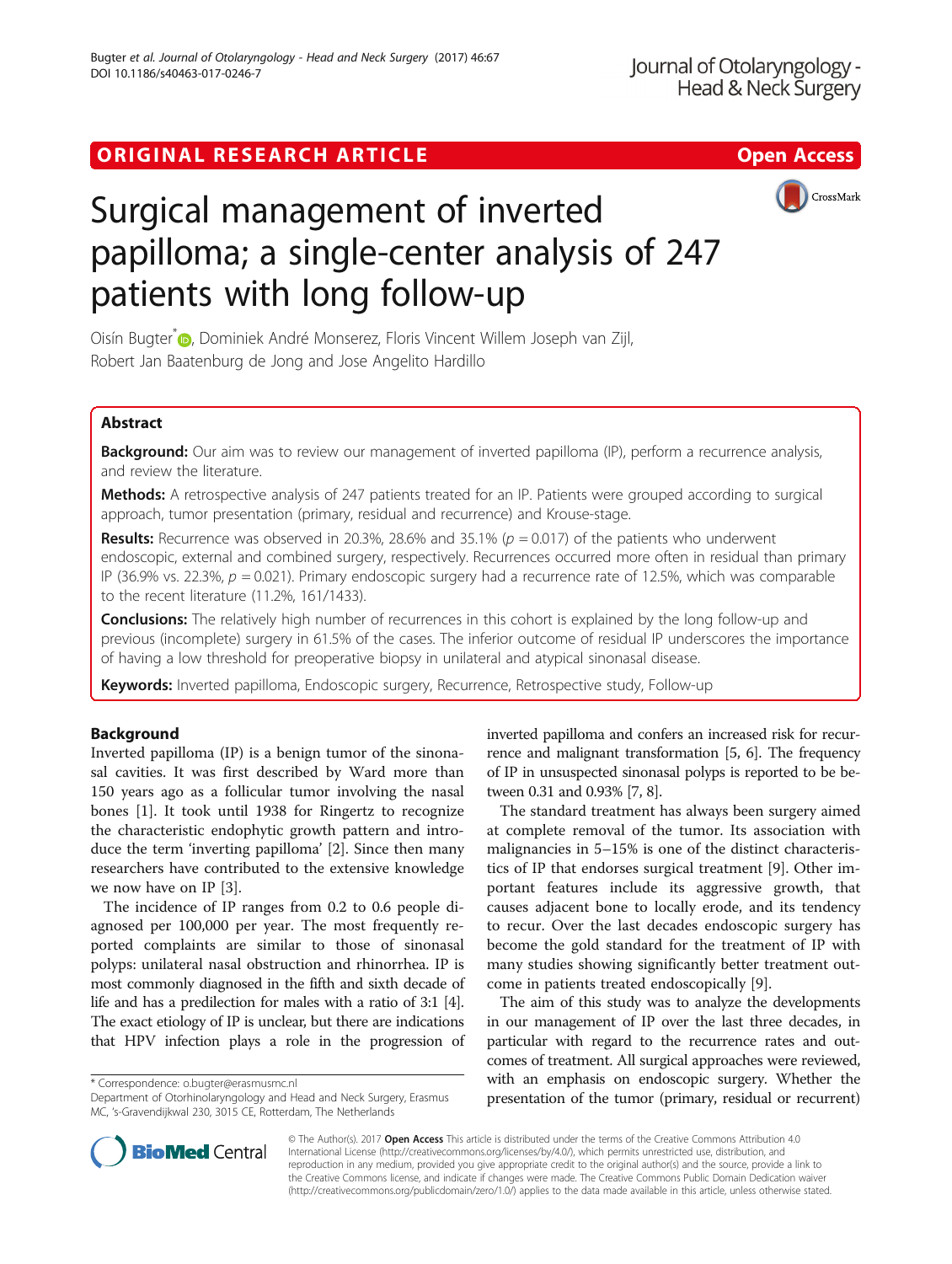before surgery in our clinic would affect the recurrence rate also had our interest. Finally, a literature review of IP cohort studies was performed to compare with our surgical outcomes and recurrence rates.

# Methods

The Ethics Committee of the Erasmus Medical Center, a tertiary referral medical center, stated that ethical permission was not required for this retrospective study.

We included 323 IP patients, of which 247 were included in the recurrence analysis, between January 1983 and December 2012. All patients were obtained from PALGA, a Dutch nationwide network and registry of histo- and cytopathology. All cases received surgical treatment, had a preoperative histopathological proven diagnosis of IP, and complete clinical information. Clinical data was assessed using the electronic medical records (CSC-iSOFT, Virginia, USA) and paper charts.

The IP was classified as a primary when no prior surgery was performed and diagnosis was confirmed by a simple biopsy. Patients with previous surgery were divided into two groups: residual and recurrent IP. Residual IP were defined as those who underwent functional endoscopic surgery for reasons other than IP, which was deemed as inadequate tumor surgery. Inverted papilloma diagnosis is this group was unexpected at postoperative histopathological examination. Recurrent IP were defined as those who underwent adequate tumor surgery in a different, non-academic hospital with the preoperative suspicion or diagnosis of IP. These patients were referred to us for revision surgery after diagnosis of a recurrence.

All patients underwent surgery by experienced head and neck surgeons. Surgical treatment was divided into three groups: endoscopic surgery (pure endonasal endoscopic approach), external surgery (e.g., Denker, lateral rhinotomy, osteoplastic flap) and combined approaches (endoscopic surgery combined with Caldwell-Luc). The extent of surgery and approach were chosen based on the perceived origin and extent of the IP. In the endoscopic group, we mainly performed a medial maxillectomy, including (at least the posterior two thirds of) the inferior turbinate and an ethmoidectomy. We opted for a radical ethmoidectomy, including middle turbinate and opening of the frontal recess, for tumors limited to the ethmoid and/or frontal recess. For the external approach, we mainly performed a classic Denker (medial maxillectomy via opening of the anterior wall of the maxillary sinus, complete removal of maxillary sinus mucosa, radical ethmoidectomy, and sphenoidectomy). The combined approach was applied to maxillary tumors originating lateral to the infraorbital nerve. A medial maxillectomy was performed in all cases with the exception of tumors limited to only the frontal sinus or sphenoid. Complications after surgery were classified

according to the Clavien-Dindo Classification of Surgical Complications (Table 1) [\[10\]](#page-6-0). All patients were followed up by endoscopy every three months for the first two years. After this period, patients were followed up biannually for up to five years. MRI and/or biopsies were performed when a recurrence was suspected.

A literature search was performed of EMBASE (2005, jan – 2016, dec) using the key term 'inverted papilloma'. All IP case series with a minimal follow-up of 12 months, reporting on recurrence rates per operative approach, and published in the English language were included.

### Statistical analysis

When quantitative variables were normally distributed, the results were expressed as mean values and standard deviation (SD), otherwise median and inter quartile range (IQR). Differences between two groups were analyzed using the t-test or the Mann-Whitney U test. Qualitative data are reported as counts and frequencies, and differences between groups were analyzed using the chi-squared test or Fisher's exact test. Multivariate logistic regression was used to investigate the association of Krouse staging, surgical approach and presentation of tumor and the risk of recurrence [[11](#page-6-0)]. Cox regression analysis was performed to evaluate the association between variables of the univariate analysis and recurrence free survival time. Statistical analysis was performed using SPSS version 21 (IBM Co., Armonk, NY, USA) and cut off point for significance was  $p < 0.05$ .

# Results

The mean age at time of diagnosis was 55.8 years (SD 13.7). The study population consisted of 245 males and 78 females (3.1, 1). Nasal obstruction was the most frequent complaint (257 patients, 79.6%). Other complaints were rhinorrhea (73, 22.6%), headache (38, 11.8%), epiphora (21, 6.5%) and feeling of pressure in the face or forehead (17, 5.3%). Thirty patients (9.3%) had no complaints. Preoperative radiological imaging was performed with CT-scan in 201 cases (62.2%) and with MRI in 15 cases (4.6%). Both CT and MRI were used in 62 patients (19.2%). Forty-five patients (13.9%) underwent surgery without preoperative radiological imaging. The left and right side of the

Table 1 Summary of Clavien-Dindo Classification of Surgical Complications

| Grade I   | Any deviation from normale post-operative care without<br>the need for treatment or interventions |
|-----------|---------------------------------------------------------------------------------------------------|
| Grade II  | Requiring pharmacological treatment or blood transfusion                                          |
| Grade III | Requiring surgical, endoscopic or radiological intervention                                       |
| Grade IV  | Life-treatening complication requiring IC/ICU management                                          |
| Grade V   | Death of a patient                                                                                |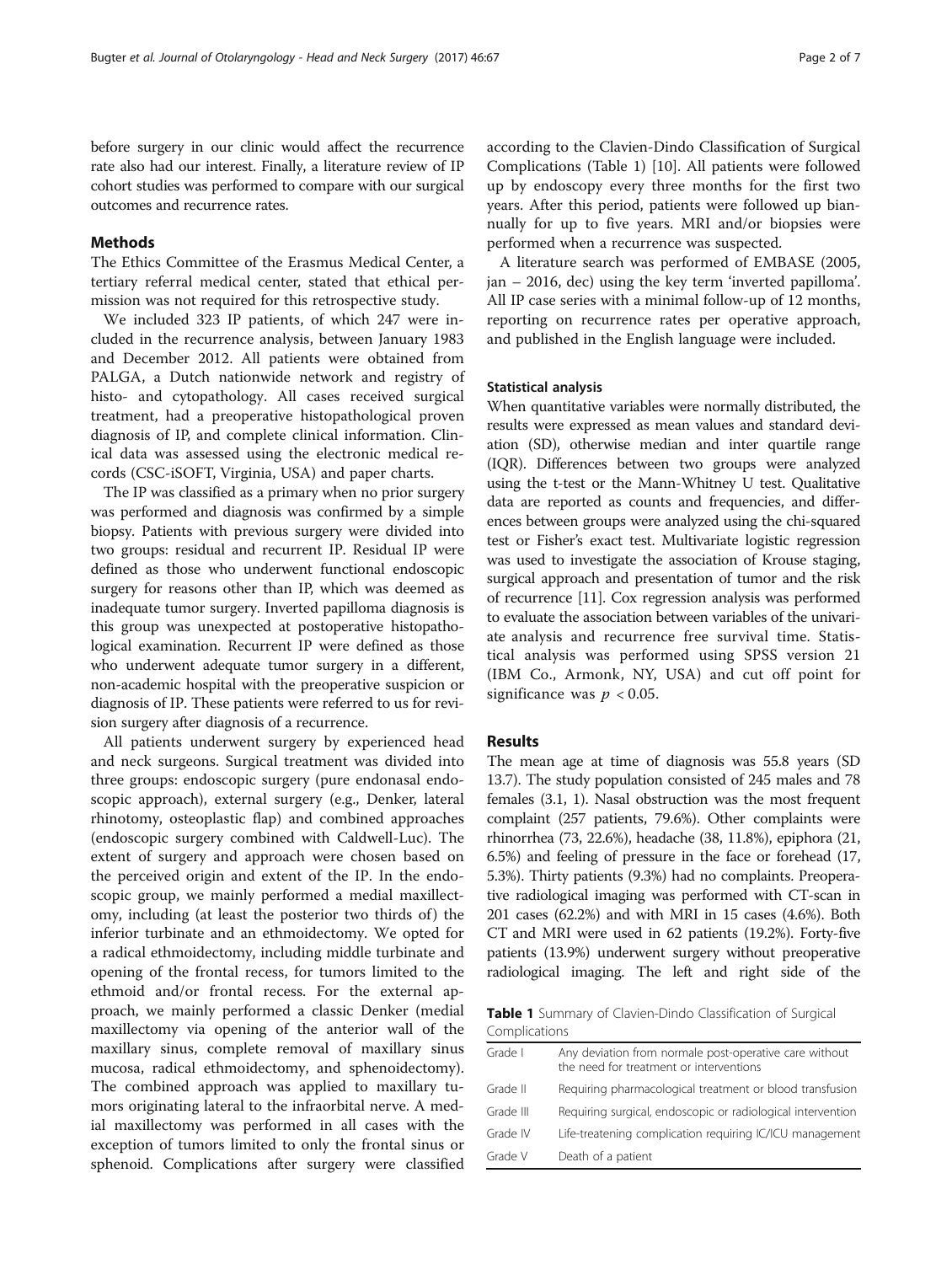<span id="page-2-0"></span>sinonasal cavity were equally involved (50.2% vs. 48.3%). Five patients (1.5%) had bilateral involvement.

In 121 of the cases (37.5%) the inverted papilloma was primary, in 115 cases (35.6%) residual, and in 87 cases (26.9%) recurrent. The tumors were classified as Krouse T1 to T4 in respectively 38 (11.8%), 148 (45.8%), 108 (33.4%) and 29 cases (9.0%). Twenty-eight IP were classified as T4 because of an associated malignancy and one because of extrasinonasal extension. Endoscopic surgery was performed in 107 patients (33.1%), a combined approach in 22 cases (6.8%) and an external procedure in 194 patients (60.1%).

## Complications

The overall percentage of perioperative complications was 14.6% (47 cases). Most complications were Clavien-Dindo grade I (24, 51.1%), such as sensibility disorders, perioperatively managed cerebrospinal fluid leakage and excessive crustae. Ten patients (21.3%), including four wound infections, had grade II complications. Most Clavien-Dindo grade III complications (10, 21.3%) were complaints of epiphora after a classical Denker procedure that required a dacrocystorhinostomy. Two patients (4.3%, grade IV) developed meningitis post-operatively and had to be admitted to the intensive care unit. One patient died post-operatively as a result of severe comorbidity (2.1%, grade V).

### Malignancies

Thirty-one patients (9.6%) had an associated malignancy. The malignancy occurred synchronously in 28 cases (90.3%). They consisted of 25 squamous cell carcinomas (89.3%), two verrucous carcinomas (7.2%), and one undifferentiated carcinoma (3.6%). Three other cases squamous cell carcinomas developed metachronously (9.7%).

Four patients (12.9%) had a carcinoma in situ. Nine patients had tumor with T stage I (29.0%) three with II (9.7%), three with III (9.7%) and 12 with IV (38.7%). Three patients (9.7%) had a regional lymph node metastasis and three patients (9.7%) a distant metastasis. Most patients (80.6%) with an associated malignancy were treated with an external approach. For patients with an associated malignancy, the 5-year overall survival was 80.6% and the 5-year disease specific survival 87.1%.

Eight patients with an a associated malignancy (25.8%) developed a recurrent IP after initial treatment. The 5-year recurrence free survival rate was 77.4%. During follow-up 20 patients (64.5%) remained alive with no evidence of disease. One (3.2%) was alive with disease, eight (25.8%) died of disease, and two (6.5%) died of other cause.

# Recurrence analysis

We included a sub selection of 247 patients cohort in our recurrence analysis. Sixty-one patient were excluded because their follow up was <2 years. Another fifteen patients with suspected residual IP were excluded because postoperative histopathologic examination did not confirm the residual IP. The median follow-up was 66.2 months (IQR 41.1–112.9). Overall recurrences occurred in 74 patients (30.0%)(Table 2).

Seventy-nine (32.0%) cases in our recurrence analysis were treated with pure endonasal endoscopic surgery. Recurrences occurred in sixteen endoscopic cases (20.3%). Primary IP treated endoscopically recurred in three cases (12.5%), residual IP in eight cases (25.0%) and recurrent IP in 5 cases (21.7%). Four of fourteen patients (28.6%) treated with a combined approach developed a recurrence. The majority of the cases had an external procedure (154, 62.3%). They developed recurrences in 54 cases (35.1%). This is significantly higher than the endoscopic group ( $p = 0.017$ , OR 95 CI 2.3 [1.1–4.4]) (Table 2). Primary tumors treated externally recurred in eighteen cases (26.5%). For residual (45.7%,  $p = 0.028$ , OR 95% CI 2.4 [1.1–5.6]) and recurrent (37.5%) tumors, this percentage was higher. The distribution of Krouse stage was not significantly different in these groups (Table [3\)](#page-3-0).

### Presentation of tumor

The risk of recurrence was significantly higher in the residual IP group than primary IP (31 [36.9%] vs 22 [23.2%],  $p = 0.021$  OR 95% CI 2.2 [1.1–4.3]). Recurrence occurred in 21 cases (30.9%) in the recurrent IP group.

**Table 2** Multivariate analysis of recurrence rates according to surgical approach and presentation of the tumor

|              | Endoscopic approach                               | Combined approach                                 | External approach                                 | Total                                             |
|--------------|---------------------------------------------------|---------------------------------------------------|---------------------------------------------------|---------------------------------------------------|
|              | No. of recurrences /<br>total no. of patients (%) | No. of recurrences /<br>total no. of patients (%) | No. of recurrences /<br>total no. of patients (%) | No. of recurrences /<br>total no. of patients (%) |
| Primary IP   | 3 / 24 (12.5)                                     | $1/3$ (33.3)                                      | 18/68(26.5)                                       | 22/95(23.2)                                       |
| Residual IP  | 8 / 32 (25.0)                                     | 2/6(33.3)                                         | 21 / 46 (45.7)*                                   | 31 / 84 (36.9) <sup>+</sup>                       |
| Recurrent IP | 5/23(21.7)                                        | 1/5(20.0)                                         | 15/40(37.5)                                       | 21 / 68 (30.9)                                    |
| Total        | 16 / 79 (20.3)                                    | 4/14(28.6)                                        | 54 / 154 (35.1) ‡                                 | 74 / 247 (30.0)                                   |

 $/p = 0.021$  compared to primary IP treated with external approach. †  $p = 0.028$  compared to total primary IP. ‡  $p = 0.017$  compared to total endoscopic approach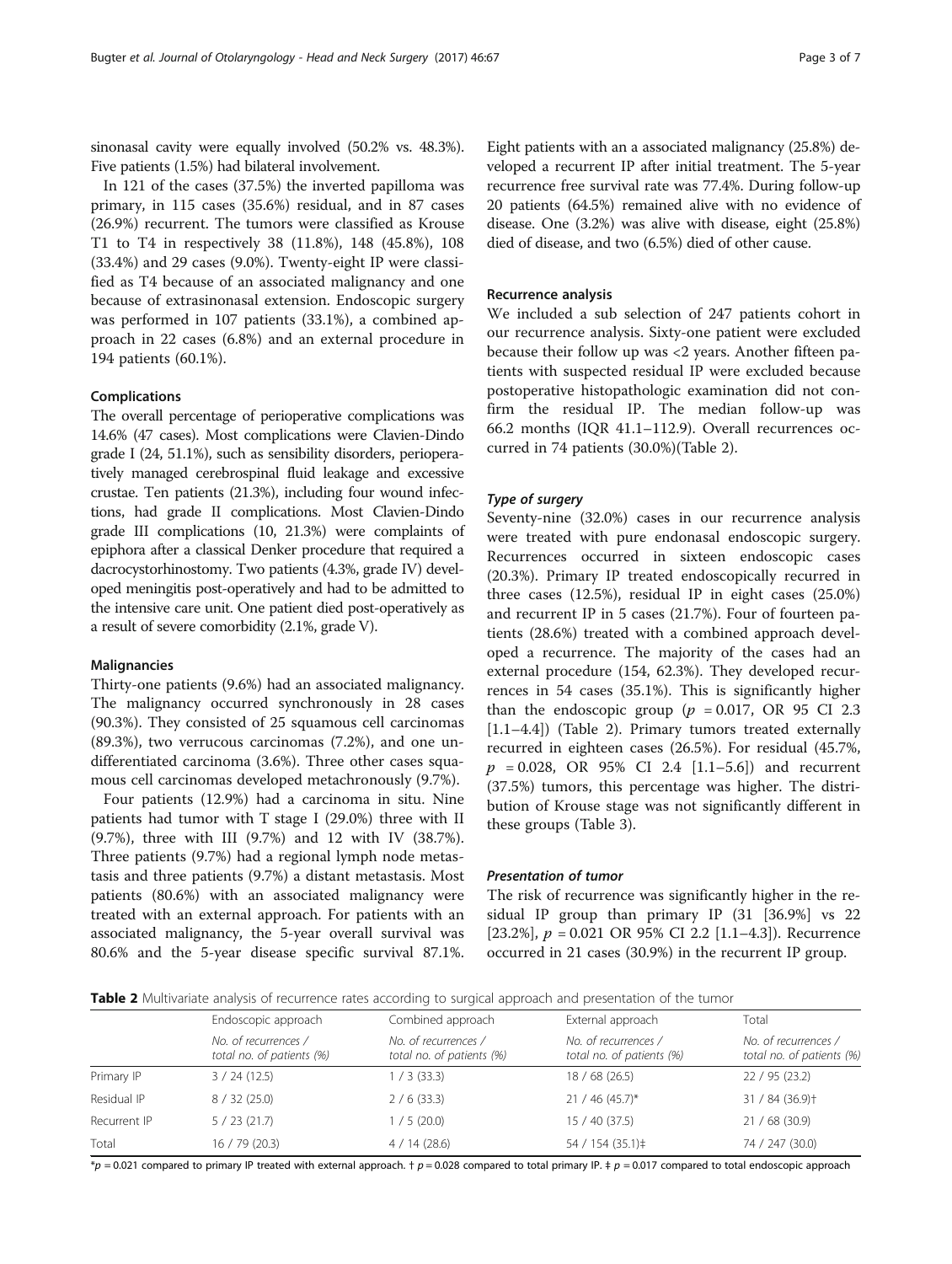| Krouse stage   | Endoscopic approach | Combined approach   | External approach   | Total               |
|----------------|---------------------|---------------------|---------------------|---------------------|
|                | no. of patients (%) | no. of patients (%) | no. of patients (%) | no. of patients (%) |
| Τ1             | 15 (19.0)           | 0(0.0)              | 13(8.4)             | 28(11.3)            |
| T <sub>2</sub> | 39 (49.4)           | 2(14.3)             | 75 (48.7)           | 116 (47.0)          |
| T <sub>3</sub> | 22(27.8)            | 11(78.6)            | 49 (31.8)           | 82 (33.2)           |
| T <sub>4</sub> | 3(3.8)              | 1(7.1)              | 17(11.0)            | 21(8.5)             |
| Total          | 79 (100.0)          | 14 (100.0)          | 154 (100.0)         | 247 (100.0)         |

<span id="page-3-0"></span>Table 3 Distribution of Krouse stage per surgical approach

Krouse stage Krouse stage did not influence the overall recurrence rate significantly. Patients with Krouse stage T1-T4 IP developed recurrences in respectively 7 (22.6%), 36 (30.5%), 25 (28.9%), and 6 (42.9%) cases.

The median time to recurrence was 20.5 months (IQR 11.8–37.5). The surgical approach and the presentation of the tumor had no significant influence on the time to recurrence. Table 4 gives an overview of when the recurrences occur during follow-up. Only forty-one (55.4%) of all recurrences were diagnosed in the first two years of follow-up. More than 80% (58) of all recurrences were diagnosed within four years.

# **Number of recurrences**

Thirty-seven (50%) of all 74 cases with a recurrence after initial surgery in our hospital developed a second recurrence after revision surgery. This occurred more often in the group of patients that underwent external surgery than the endoscopic group (5/16 [31.3%] vs. 32/54 [59.3%],  $p = 0.049$ ). Eighteen patients (24.3%) developed a third recurrence, while six patients (8.1%) developed even more than three recurrences during follow-up.

### Literature review

A total of 64 articles IP cohort-studies between 2005 and 2016 were found, of which 23 articles with a total of 1989 patients met the inclusion criteria (Table [5\)](#page-4-0) [[12](#page-6-0)–[34\]](#page-6-0). Their

| Table 4 Time to recurrence |  |
|----------------------------|--|
|----------------------------|--|

mean follow-up was 54.5 months. Of the 1433 patients treated endoscopically 161 (11.2%) developed a recurrence. Recurrence rates reported varied between 0.0% and 30.0%. Seven articles reported a total of 32 (12.3%) recurrences in 260 patients treated with a combined approach. Fifty-four (18.2%) recurrences occurred in a total of 296 external procedures. Fourty-one articles did not meet the inclusion criteria.

# **Discussion**

We have, to our knowledge, presented the largest ever single-center cohort of inverted papilloma patients. Our reported recurrence rates were higher for residual and recurrent IP than primary IP. We also confirmed superiority of endoscopic surgery over combined and external approaches. Finally, we've shown that many recurrences occur more than two years after initial treatment.

Thirty percent of all the patients in our recurrence analysis developed a recurrence (Table [2](#page-2-0)). This is relatively high compared to recent literature (Table 4). This could be explained by our heterogeneous cohort with a high number (62.3%) of external surgery. Also our rate is based on results covering a large time period with one third of the patients treated before the 'endoscopic era'. These patients account for more than half of all recurrences. Based on our observation, most of the recurrences after an external approach, Denker in particular, occur in the frontal recess and ethmoidal roof. Tumor remnants at these areas can easily be missed or left out during such procedures due to lack of good visualization and

| Follow-up   | Endoscopic approach $(n = 79)$                       | Combined approach ( $n = 14$ )                       | External approach ( $n = 154$ )                      |  |
|-------------|------------------------------------------------------|------------------------------------------------------|------------------------------------------------------|--|
|             | No. of recurrences /<br>total no. of recurrences (%) | No. of recurrences /<br>total no. of recurrences (%) | No. of recurrences /<br>total no. of recurrences (%) |  |
| $<$ 1 year  | 5/16(31.3)                                           | 0/4(0.0)                                             | 16 / 54 (29.6)                                       |  |
| $<$ 2 year  | 11 / 16(68.8)                                        | 3 / 4 (75.0)                                         | 27/54(50.0)                                          |  |
| $<$ 3 year  | 13 / 16 (81.3)                                       | 4/4(100.0)                                           | 38 / 54 (70.4)                                       |  |
| $<$ 4 year  | 13 / 16 (81.3)                                       |                                                      | 44 / 54 (81.5)                                       |  |
| $<$ 5 year  | 13 / 16 (81.3)                                       |                                                      | 45 / 54 (83.3)                                       |  |
| $6-10$ year | 16/16(100.0)                                         |                                                      | 51 / 54 (94.4)                                       |  |
| $> 10$ year |                                                      |                                                      | 54 / 54 (100.0)                                      |  |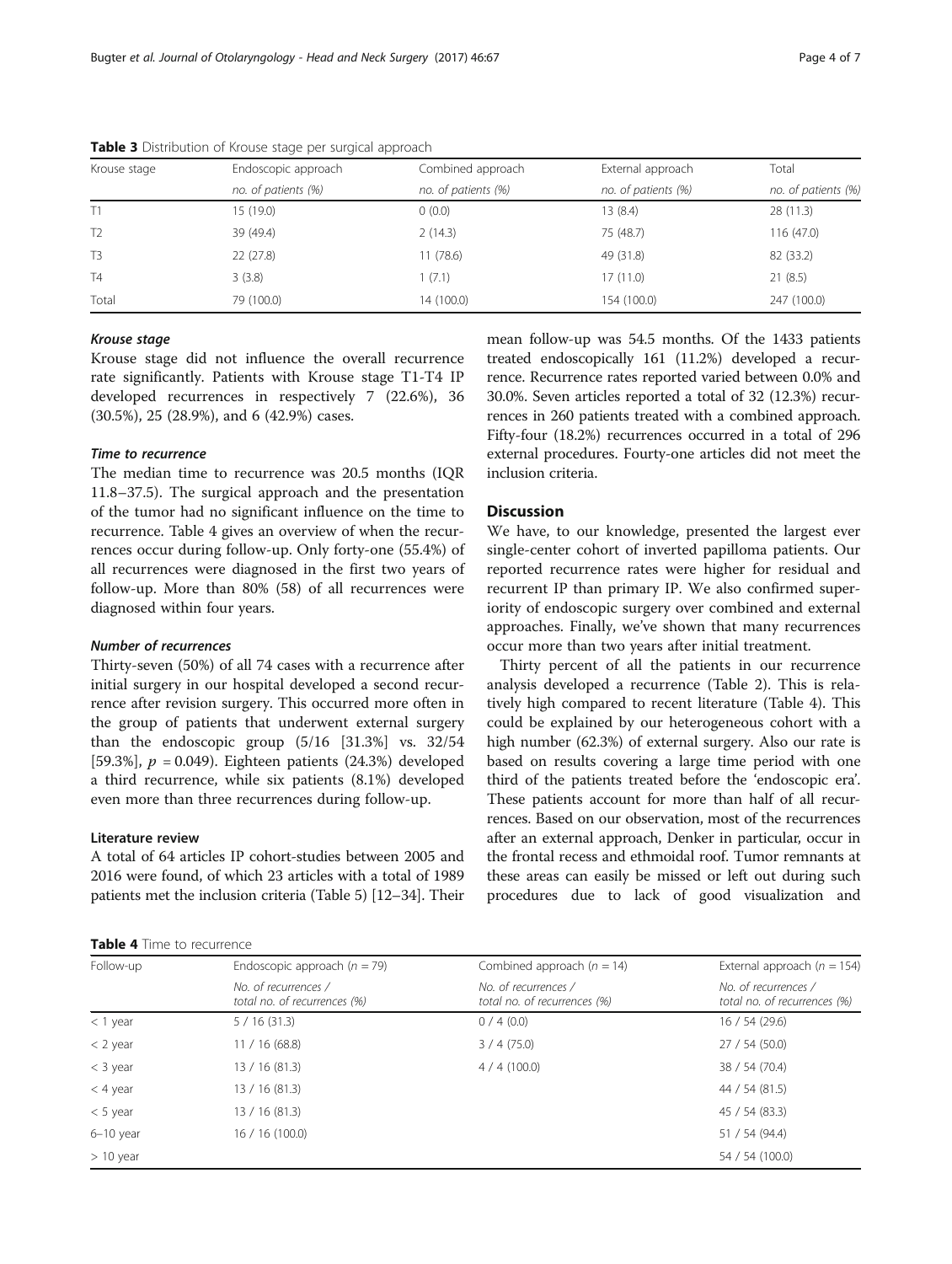| Authors                    | Year published | Endoscopic<br>approach<br>No. of recurrences / %) |        | Combined<br>approach<br>No. of recurrences /<br>total no. of patients (%) |        | External<br>approach<br>No. of recurrences /<br>total no. of patients (%) |        | Follow-up<br>(months) |                   |      |
|----------------------------|----------------|---------------------------------------------------|--------|---------------------------------------------------------------------------|--------|---------------------------------------------------------------------------|--------|-----------------------|-------------------|------|
|                            |                |                                                   |        |                                                                           |        |                                                                           |        | Mean                  | Low               | High |
| Poetker et al. [12]        | 2005           | 0/8                                               | (0.0)  | 1/4                                                                       | (25.0) |                                                                           |        | 29.8                  | 12                | 80   |
| Kamel et al. [13]          | 2005           | 3/52                                              | (5.8)  |                                                                           |        |                                                                           |        | 65                    | 24                | 160  |
| Peng et al. [14]           | 2006           |                                                   |        |                                                                           |        | 2/98                                                                      | (2.0)  | 61                    | 24                | 168  |
| Minovi et al. [15]         | 2006           | 6/61                                              | (9.8)  | 3/20                                                                      | (15.0) | 0/6                                                                       | (0.0)  | 74                    | 12                | 175  |
| Mirza et al. [16]          | 2007           | 4/32                                              | (12.5) |                                                                           |        | 4/16                                                                      | (25.0) | 60                    | $12 \overline{ }$ | 240  |
| Harvinder et al. [17]      | 2008           | 0/5                                               | (0.0)  |                                                                           |        |                                                                           |        | 23                    | 12                | 36   |
| Jurado-ramos et al. [18]   | 2008           | 4/34                                              | (11.8) |                                                                           |        | 8/18                                                                      | (44.4) | 54.3                  | 12                | 60   |
| Durucu et al. [19]         | 2009           | 2/23                                              | (8.7)  | 1/14                                                                      | (7.1)  | 3/19                                                                      | (15.8) | 35                    | 16                | 42   |
| Sham et al. [20]           | 2009           | 12/40                                             | (30.0) |                                                                           |        | 6/16                                                                      | (37.5) | 84                    | 24                | 216  |
| Rutherford et al. [21]     | 2010           | 0/2                                               | (0.0)  |                                                                           |        |                                                                           |        | 19                    | 15                | 24   |
| Giotakis et al. [22]       | 2010           | 5/39                                              | (12.8) |                                                                           |        | 11/25                                                                     | (44.0) | 91                    | 36                | 146  |
| Gras-Cabrerizo et al. [23] | 2010           | 10/57                                             | (17.5) |                                                                           |        | 7/22                                                                      | (31.8) |                       | 12                |      |
| Pagella et al. [24]        | 2011           | 1/20                                              | (5.0)  |                                                                           |        |                                                                           |        | 50                    | 24                | 87   |
| Dragonetti et al. [25]     | 2011           | 5/84                                              | (6.0)  |                                                                           |        |                                                                           |        | 39                    | 13                | 97   |
| Lombardi et al. [26]       | 2011           | 12 / 198                                          | (6.1)  | 0/14                                                                      | (0.0)  |                                                                           |        | 53.8                  | 24                | 192  |
| Kim et al. [27]            | 2012           | 64 / 372                                          | (17.2) | 17/144                                                                    | (11.8) | 10/62                                                                     | (16.1) | 41                    | 12                |      |
| Pagella et al. [28]        | 2014           | 1/73                                              | (1.4)  |                                                                           |        |                                                                           |        | 58                    | 18                | 138  |
| Sciaretta et al. [29]      | 2014           | 7/103                                             | (6.8)  |                                                                           |        |                                                                           |        | 57.7                  | 24                | 167  |
| Gu et al. [30]             | 2014           | 1/7                                               | (14.3) |                                                                           |        | 3/14                                                                      | (21.4) | 65                    | 36                | 144  |
| Erbek [31]                 | 2015           | 0/8                                               | (0.0)  |                                                                           |        |                                                                           |        | 30.8                  | 12                | 60   |
| Hong [32]                  | 2015           | 0/6                                               | (0.0)  | 3/25                                                                      | (12.0) |                                                                           |        | 55.6                  | 36                | 93   |
| Adriaensen [33]            | 2016           | 15/121                                            | (12.4) | 7/39                                                                      | (17.9) |                                                                           |        |                       | 12                | 139  |
| Healy [34]                 | 2016           | 9/88                                              | (10.2) |                                                                           |        |                                                                           |        | 97.2                  | 36                |      |
| Total                      |                | 161 / 1433                                        | (11.2) | 32 / 260                                                                  | (12.3) | 54 / 296                                                                  | (18.2) | 54.5                  |                   |      |

<span id="page-4-0"></span>Table 5 Review of inverted papilloma cohort studies per surgical approach with a minimal follow-up of 12 months (2005–2016)

magnification. Nowadays, we make it a point to inspect these areas using an endoscope and drill out as much bone as possible. Several literature reviews on IP recurrences have been published between 1981 and 2009 [\[9](#page-5-0), [14](#page-6-0), [35](#page-6-0)–[37\]](#page-6-0). Their average recurrence rates after endoscopic surgery vary between 12.5% and 19.6%. This is higher than the 11.3% in our review of more recent studies, suggesting a global decrease in recurrence rates in endoscopic IP surgery.

Our recurrence in the endoscopic group (20.3%) was also higher than the average 11.2% (161/1433) in our review of the recent literature (Table 5). However, primary tumors treated by endoscopically had a similar recurrence rate of 12.5%. Therefore, we believe that the relatively high recurrence rate is due to our high number of residual and recurrent IP and to our long follow (median > six years). After splitting the complete endoscopic group in a 2003–2007 (the first years of endoscopic IP surgery in our clinic) and a 2008–2012 cohort, we also

noted a non-significant learning curve is noticed with 31.8% and 15.4% recurrences ( $p = 0.12$ ) respectively.

A wide range of recurrence rates (0.0–45.0%) have been documented after revision surgery (Table [6](#page-5-0)) [[20](#page-6-0), [26](#page-6-0)–[29](#page-6-0), [33](#page-6-0), [38](#page-6-0)–[40](#page-6-0)]. However, it is generally accepted that it has a worse outcome than primary surgery, which is support that functional endoscopic sinus surgery should not be used as a diagnostic tool for unilateral sinonasal disease (a pre-operative biopsy should). The worse outcome of revision IP surgery has been explained due to the increased difficulty to identify the attachment site of the IP because of distorted anatomy and the absence of landmarks [\[33, 41, 42](#page-6-0)]. Post-operative inflammation of the remaining sinonasal mucosa could also attribute to this due to an increased difficulty to distinguish normal mucosa from tumor. This is most evident in patients with a residual IP due to the relative short time between primary and revision surgery. It could even be that incomplete surgery has an effect on the inflammatory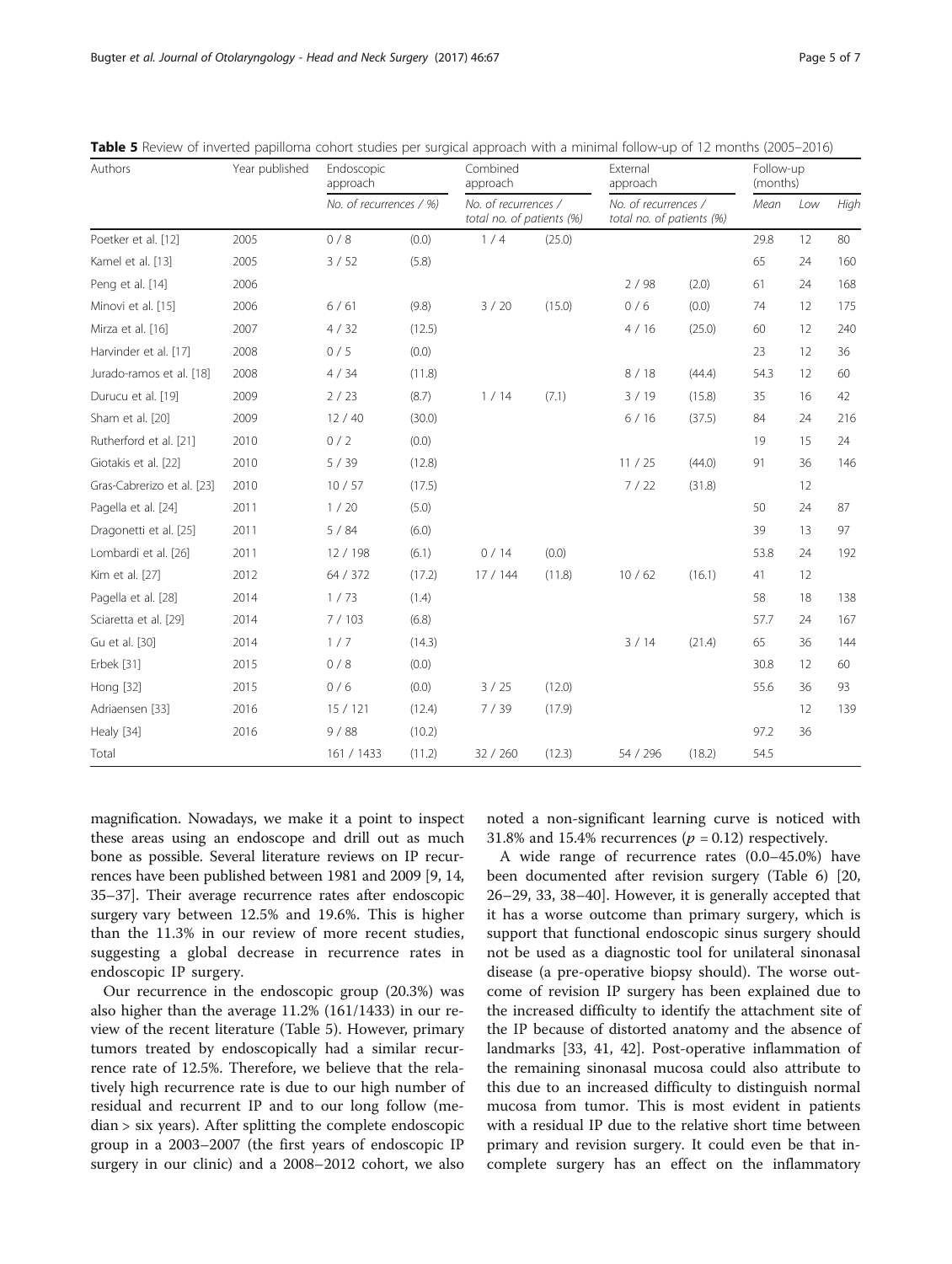| Authors                | Year published | Primary cases                                     |        | Revision cases                                    |        |
|------------------------|----------------|---------------------------------------------------|--------|---------------------------------------------------|--------|
|                        |                | No. of recurrences /<br>total no. of patients (%) |        | No. of recurrences /<br>total no. of patients (%) |        |
| Tufano et al. [40]     | 1999           | 1/17                                              | (5,9)  | 4/16                                              | (23,2) |
| Han et al. [39]        | 2001           | 0/14                                              | (0,0)  | 3/17                                              | (17,6) |
| Lee et al. [38]        | 2004           |                                                   |        | 3/17                                              | (17,6) |
| Sham et al. [20]       | 2009           | 9/36                                              | (25,0) | 9/20                                              | (45,0) |
| Lombardi et al. [26]   | 2011           | 8/156                                             | (5,1)  | 4/56                                              | (7,1)  |
| Kim et al. [27]        | 2012           | 70 / 456                                          | (15,4) | 21/122                                            | (17,2) |
| Pagella et al. [28]    | 2014           | 1/64                                              | (1,6)  | 0/7                                               | (0,0)  |
| Sciarretta et al. [29] | 2014           | 0/57                                              | (0,0)  | 7/53                                              | (13,2) |
| Gu [30]                | 2014           |                                                   |        | 4/21                                              | (19.0) |
| Adriaensen et al. [33] | 2015           | 2/49                                              | (4,1)  | 13/72                                             | (18,1) |

<span id="page-5-0"></span>Table 6 Recurrence rates according to presentation of the tumor in eight cohort studies

pathway of the etiology and progression of IP, possibly explaining multi-centered recurrent IP.

Many articles claim that the majority of recurrences after IP-surgery occur in the first two years [\[20](#page-6-0), [43](#page-6-0)]. Sham et al. published a detailed data of time to recurrences of a group of 56 patients, which supported this statement [[20](#page-6-0)]. This was however not the case in our larger cohort: only 55.4% of all recurrences occurred in the first two years (Table [4\)](#page-3-0). This percentage was slightly higher (68.8%) in patient treated endoscopically. A follow-up of three years after endoscopic surgery and four years for all cases was needed to diagnose >80% of the recurrences. A multi-center study has also shown a significant difference in recurrence rate between patients with a follow-up longer and shorter than three years (26.1 vs. 8.5%) [[27](#page-6-0)]. Therefore, our department supports suggestions by Suh and Adriaensen to perform a long or even life-time clinical follow-up [[33, 43\]](#page-6-0).

# Conclusion

The recurrence rate of residual tumors is significantly higher than primary tumors. Therefore clinicians should have a low threshold for suspecting IP and when uncertain first take a biopsy. Furthermore, given the mean time to recurrence and the rate of late recurrences a long followup is required in both the clinic and research.

#### Abbrevation

IP: Inverted papilloma

#### Acknowledgements

The authors thank Thijs Hooft van Huysduynen and Marjan van den Brink for their help initiating this study.

#### Funding

This study did not receive any funding.

#### Availability of data and materials

The datasets used and/or analysed during the current study are available from the corresponding author on reasonable request.

#### Authors' contributions

OB, DM and JH contributed to study conception. All authors contributed to the study design. OB and FvZ performed the data collection. OB, FvZ, DM and JH or supervised data analysis. All authors interpreted the data. OB and DM wrote sections of the initial manuscript. OB designed figures and tables. All authors critically reviewed iterations of the manuscript and approved the final draft for submission.

#### Competing interests

All authors declare that they have no conflicts of interest.

#### Consent for publication

Not applicable.

#### Ethics approval and consent to participate

The Ethics Committee of the Erasmus Medical Center, a tertiary referral medical center, stated that ethical permission was not required for this retrospective study.

#### Publisher's Note

Springer Nature remains neutral with regard to jurisdictional claims in published maps and institutional affiliations.

#### Received: 7 July 2017 Accepted: 6 December 2017 Published online: 20 December 2017

#### References

- 1. Ward N. Follicular tumour involving the nasal bones, nasal processes of the superior maxillary bone, and the septum of the nose; removal; death from pneumonia; autopsy. Lancet. 1854;2:480–2.
- 2. Ringertz N. Pathology of malignant tumors arasing in nasal and paranasal cavities and maxilla. Acta Otolaryngol. 1938;27:31–42.
- 3. Eggers G, Muhling J, Hassfeld S. Inverted papilloma of paranasal sinuses. J Craniomaxillofac Surg. 2007;35(1):21–9.
- 4. Melroy CT, Senior BA. Benign sinonasal neoplasms: a focus on inverting papilloma. Otolaryngol Clin N Am. 2006;39(3):601–17.
- 5. Govindaraj S, Wang H. Does human papilloma virus play a role in sinonasal inverted papilloma? Curr Opin Otolaryngol Head Neck Surg. 2014;22(1):47–51.
- 6. Strojan P, Ferlito A, Lund VJ, et al. Sinonasal inverted papilloma associated with malignancy: the role of human papillomavirus infection and its implications for radiotherapy. Oral Oncol. 2012;48(3):216–8.
- 7. van den Boer C, Brutel G, de Vries N. Is routine histopathological examination of FESS material useful? Eur Arch Otorhinolaryngol. 2010;267(3):381–4.
- 8. Garavello W, Gaini RM. Histopathology of routine nasal polypectomy specimens: a review of 2,147 cases. Laryngoscope. 2005;115(10):1866–8.
- 9. Busquets JM, Hwang PH. Endoscopic resection of sinonasal inverted papilloma: a meta-analysis. Otolaryngol Head Neck Surg. 2006;134(3):476–82.